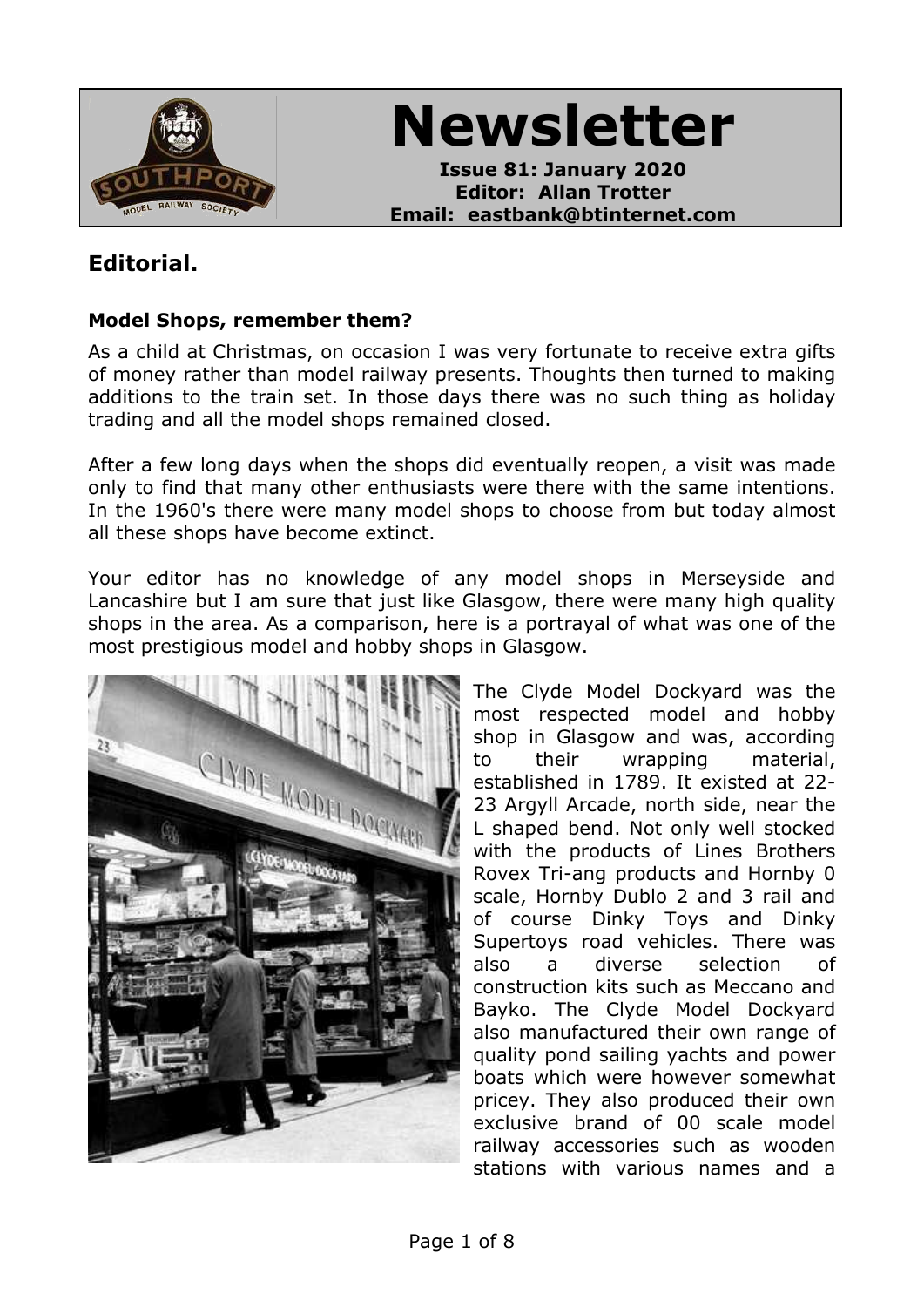short tunnel. This shop always seems out of place in the Argyll Arcade, being surrounded by all those bead and trinket shops.

The Clyde Model Dockyard's facade was most inspiring. On both sides of the centre door there were tapering display windows towards the door and on the arcade itself was sited the main display windows. Above the shop, individual letters, about one foot high spelled out the name CLYDE MODEL DOCKYARD. These letters appeared in silhouette against the back lighting on the Arcade's cornice. On the pillars separating the shop from the adjacent shops were small display cabinets. The contents of these small cabinets would vary on a regular basis between the differing inventories of the two contrasting adjacent shops. Sometimes trains, sometimes trinkets. In the main windows the displays consisted of their own make of yachts, boats and model railway items including of course the many fine products of Tri-ang Railways, Hornby Dublo, Meccano and Dinky Toys.

The Clyde Model Dockyard was one of the few toy and model shops that stocked the products of both Lines Brothers and Hornby Meccano. Inside the shop, the serving counter was along each side and the back with more items displayed on shelving behind the counter. The shop's store room was above the shop, the staff access being by a somewhat steep wooden staircase on the left side of the shop. The shop was always very busy, especially on Saturdays as remember, there was no such thing as Sunday or late night shopping in those days. The assistants were always pleased to remove models from their boxes and give a personalised demonstration in order to achieve a sale, a service now lost to us due to the excessive and extravagant packaging of the models of today.

The Clyde Model Dockyard lasted until the 1970's but eventually closed and the premises were soon assimilated by the adjacent bead and trinket traders. On sale now, instead of the products of Rovex, it is now the products of Rolex. The demise of the Clyde Model Dockyard was a very sad loss to all of us in the model railway world. **Allan Trotter.**

## **Events Diary.**

Thu 16th Jan 2020 Committee Meeting. 10:30. Clubroom. All welcome. Sat 22<sup>nd</sup> Feb 2020 Morecambe exhibition with Claremont Old Quay.

## **Chairman's Report.**

It is now almost 10.00pm on Christmas Eve and I have at long last been allowed to take a rest. After a long evening meal and plenty of booze, I managed to stuff the turkey (I think!) and put out the carrot, mince pie and sherry for Rudolf. Perhaps it would have been better to break out the latest modeller and dream of being able to produce some of the excellent layout therein.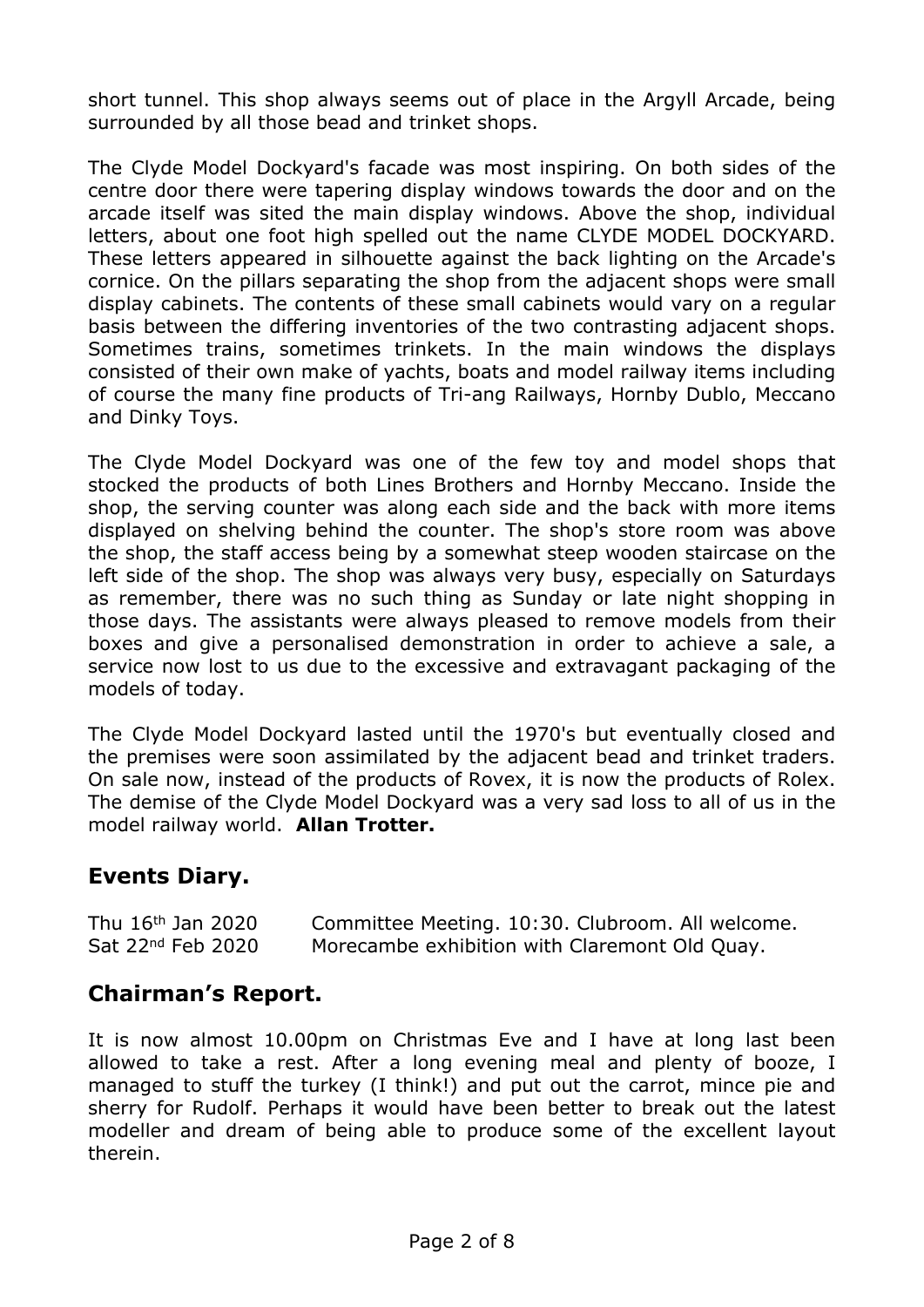Now back to reality. By now you are probably aware that our crowd funding exercise for upgrading the clubroom electrics has come to a successful conclusion and those of you who have made a pledge will have noted that Gocardless has extracted money from your bank account. Hopefully it will shortly be transferred to our club account. The generosity of people has meant that we were significantly overfunded and as well as completing the electrics and associated internal redecoration, we should be able to beautify the garden (much of the hard landscaping is now beyond the capabilities of our ageing membership) perhaps even with a garden railway based on the original Eastbank Station.

Earlier this month I was promising myself that over the festive period I would indulge myself in furthering progress on some of the ongoing projects I have (a model of Southport Palace Hotel, finishing if a rake of Bulleid coaches and getting the electric sorted on my 2mm fine scale model of Aston Rowant station). Sadly, the reality of three children (plus spouses) and five very noisy and demanding grandchildren have curtailed that activity.

Back to club activities. Before Christmas we were donated a significant amount of items which has mostly been catalogued and priced and is available for purchase by club members (see Colin or myself). Included in this was a lot of old track, some OK and some not. We will need to go through this and sort it ready for sale or disposal. In terms of HS3, the 32mm circuit is fully functional and can be used for both live steam and battery electric operation but we will need to make a decision on whether to fully electrify the track work to enable O gauge stock to run, your views please. Both 16.5mm circuits are operable with inbuilt analogue controllers. We have tried a digital controller on one of the circuits which did work OK but I do have reservations about black box we were using. As yet we have not tried out the Hornby live steam scenario but wish to defer this until the remote point switching and frog switching are in place. I would hate to rely on the switch blade to carry the relatively high current this system uses.

At this stage, I feel I must finish so that I can be sound asleep before Santa makes his rounds. I wish you all the best for the New Year and hope to see you on a regular basis at the club. **Ian Shulver.**

## **Secretary's Report.**

No report submitted.

# **Where's Allan?**

The first correct response received was from Ian Shulver who replied:

*Allan is in Glasgow, Montana at 424 1st Avenue South and needs to wait for the train outside since there is no waiting room. Sorry, there is a slight correction; he does not need to wait outside because there is a waiting room.*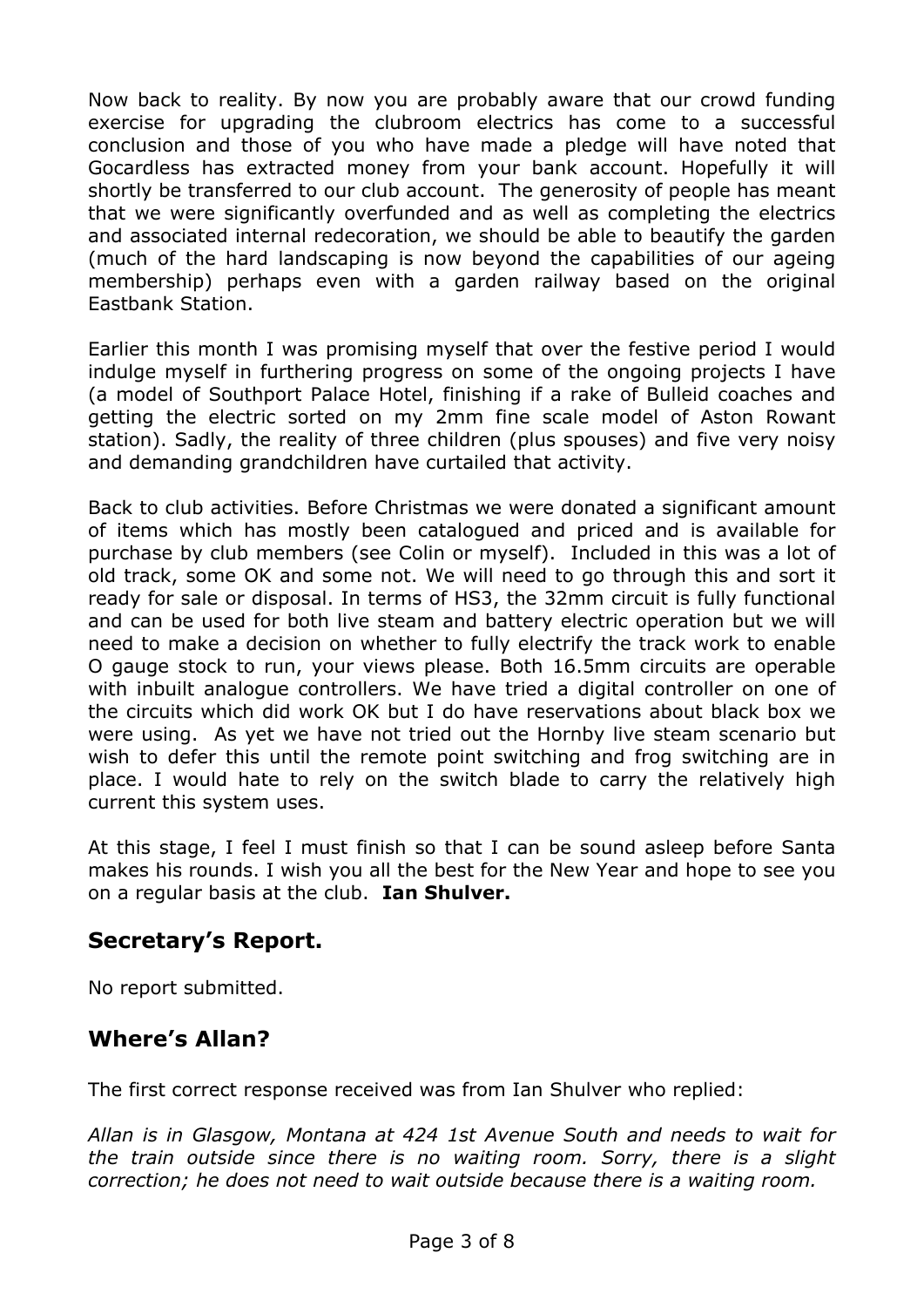Well done Ian. Absolutely accurate and if I had any, you would win the cigar.

A response was also received from John Howard who stated:

*You are clearly in the Montana version of the fine city in Scotland. Re. your comparisons with the real thing, you forgot to mention a crime rate below the national average and a median house price of c. £60 K. Plenty of money left over then, to buy lots of nice model railways.*

Well done and of course correct. Thank you for the additional information.



A response was received from Shaun Finucane concerning the "Where's Allan" November 2019 quiz. He recognised the original images as Southport, Connecticut, USA. He has sent this additional image of the restored freight depot, fully resplendent with the designation Southport Freight Station. Well done and thank you Shaun.

**Now for the January 2020 "Where's Allan"**

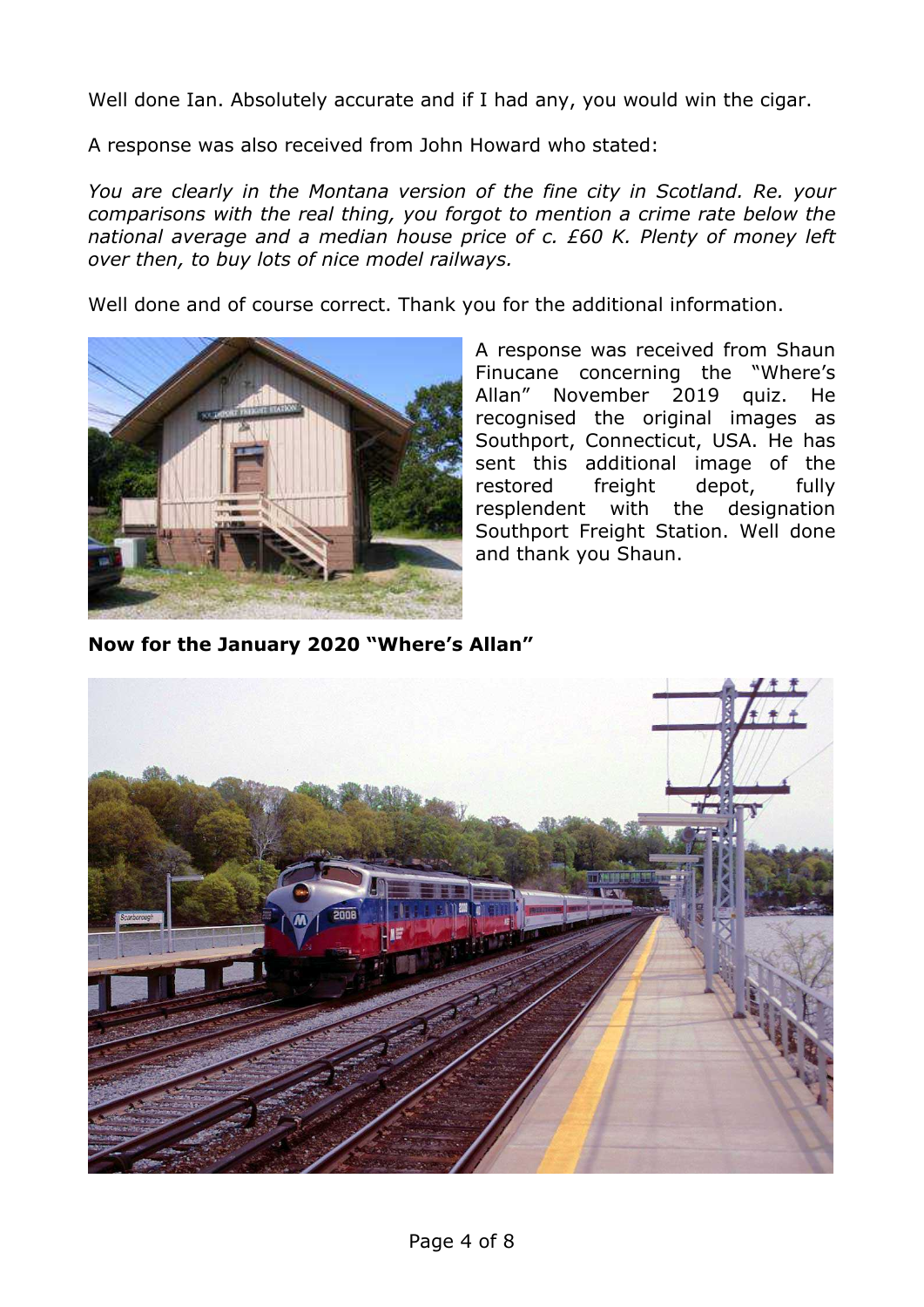As may be seen from the station name board, I am in Scarborough but this is not the Scarborough in North Yorkshire but elsewhere on the other side of the Pond. There is however a large city with the name York in its title nearby. This north bound commuter train is powered by a combination of an EMD FL9 electro diesel and an F10 diesel electric locomotive and is en route from Grand Central Terminal to Poughkeepsie. Where am I?

## **Members Miscellanea.**

#### **Steam & Mince Pies at Rodington.**



This show is hosted by John Sutton Books and Models whose name may be familiar to those of us attending model railway shows up and down the country. Accompanied by my better half we visited the show held in the cosy and welcoming Rodington Village Hal, being treated to a free mince pie with our first drink. Although a relatively small hall it was capable presenting 4 layouts in either SM 32 Gauge or G Scale and seven trade stands including other names familiar

to those of the larger scale persuasion such as the Pendle Valley Workshop, Black Cat Bridges and Line Side Hut. I was fortunate enough to find a 16mm scale figure of Fred Dibnah, painted by Matt Acton on the Pendle Valley stand, cheers Mike.

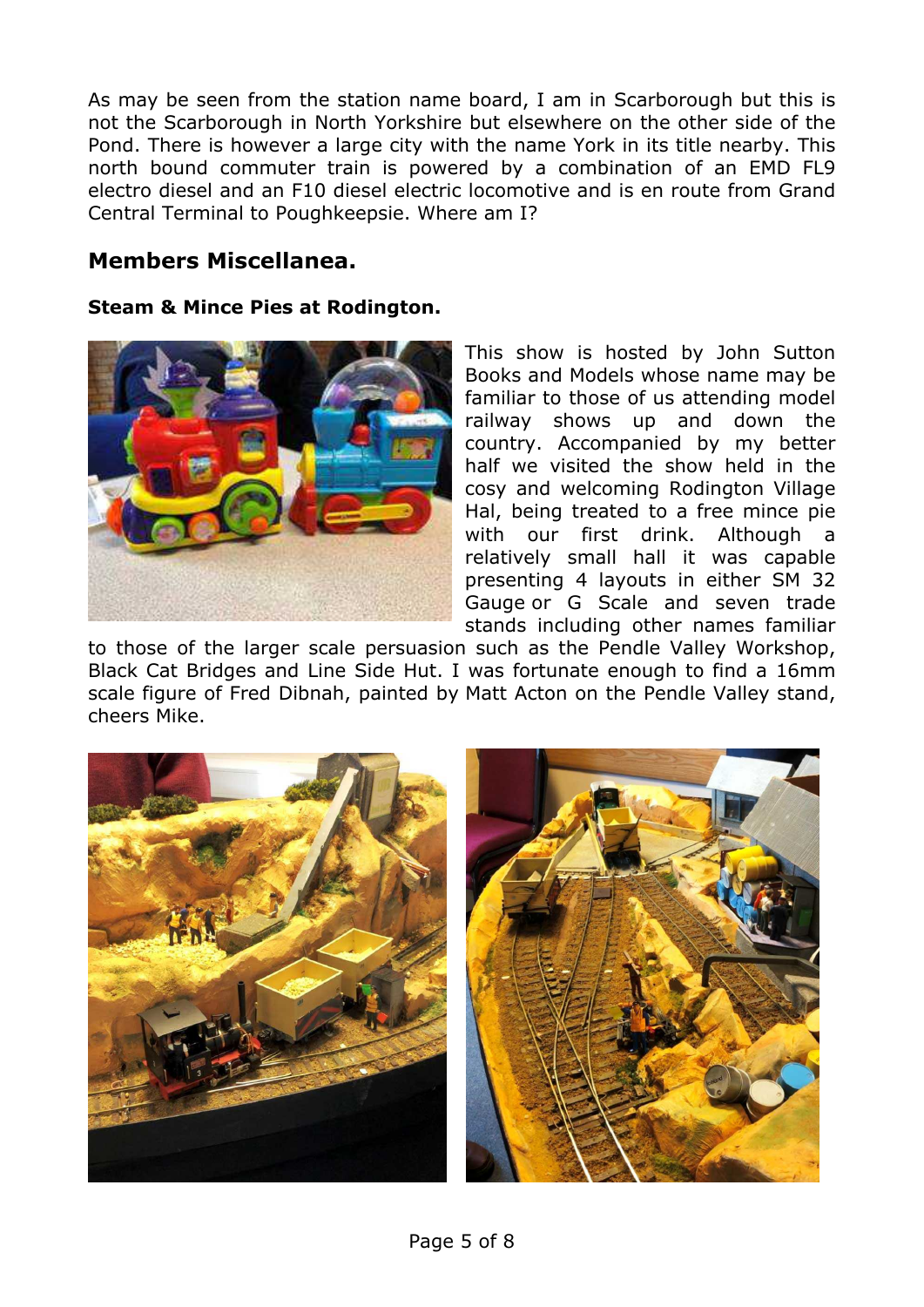The layouts were of great interest as well, being two G Scale LGB layouts, an SM 32 live steam layout and a G Scale layout called The Lentil Soup Works. As can hopefully be seen from the photos a very active team of quarry workers are shovelling the product onto a conveyer to the processing plant, following this action it is then fed by chute into the waiting trucks below. The laden train then shunts its load to the nearby shunting yard where a sector plate redirects said product for onward distribution to the lentil buying public at large.

As you can also see the Good Lady wasn't idle either, scooping up the bargains on the second hand stall, destined as Christmas gifts for the Parkinson clan's youngest rail enthusiast recruited only five weeks previously. Still, he'll grow into it.

This was a very friendly and sociable show and, as so often happens, a good opportunity to meet up with friends old and new in pleasant surroundings, here's to a get together same time next year. **Frank Parkinson.**

### **Tri-ang Railways RT268 Bell Signal Set.**



Tri-ang Railways were one of the few model railway manufacturers to offer a comprehensive range of not only trains but a vast range of accessories to compliment your layout. These included many obscure items such as double track spacers, water troughs in either brown or grey and operating accessories such as a side tipping log carrier, gravity unloading hopper wagons and a giraffe car with an operating ducking giraffe. One of the most unusual items though must be the Block Telegraph Set or Bell Set. The set was introduced in the 1964 Tri-ang Railways catalogue and was listed at a

price of 45/- or £2.25 in modern day metric type money.

The set was based on the practice of using block instruments to control the use of a length of railway line between signal boxes. The Tri-ang model was designed to look like a miniature of the British Railways three position instrument to be seen throughout the country. By the way the RT prefix denoted it was suitable for either 00 or TT train sets.

The set contained two instruments with different bell tones in order to avoid confusion. The review of the set given in the October 1964 edition of Model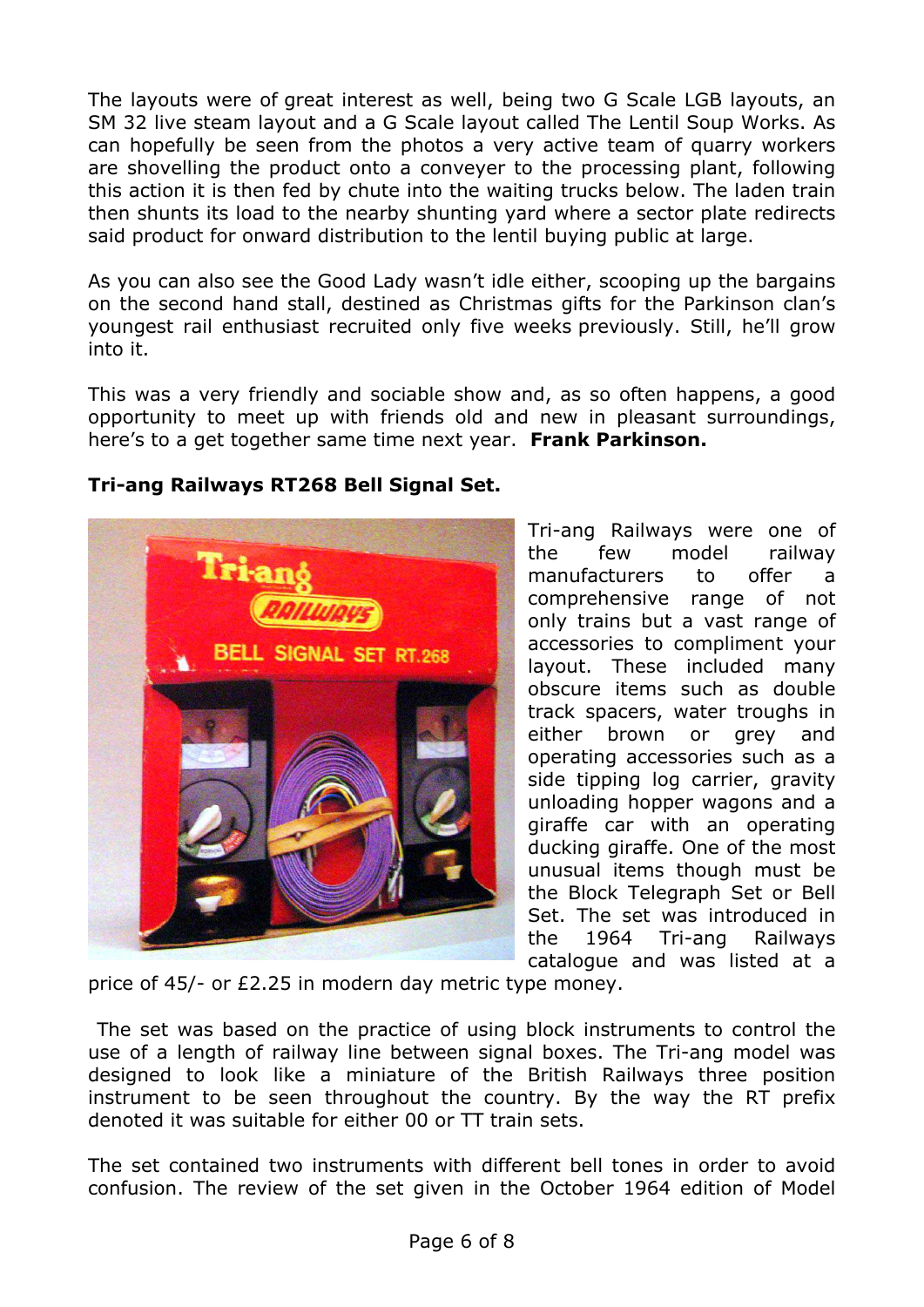Railway Constructor was so good that it would be pointless to try and describe it any other way and therefore it is illustrated here.



This set is designed to bring realism to model railway operation. It makes it possible for two operators to communicate by means of the bell code by using "block instrument units," following a similar procedure to that which has been used for many years in the majority of British Railways signal boxes.

It may be said that the operators could call to one another and thus dispense with the need for block instruments, but the correct use of the instruments adds a fascination to model railway operation which needs to be experienced to be appreciated and is most impressive from the onlooker's point of view.



#### RT.268 BELL SIGNAL SET

**Consists of two block instrument** units and connecting wires to operate from lay-out power supply.

| Box "A" wishes to pass on an Express Passenger Train to Box<br>"B"<br>"A" tups out 1 beat to "B" ("call attention"),<br>"B" acknowledges by repeating the signal back to "A",<br>"A" taps out 4 beats ("will you accept Passenger Express Train ?").<br>If "B" is prepared to accept, he repeats the signal back, allowing<br>the train to proceed.<br>"A" then taps out 2 beats ("train entering section").<br>"B" acknowledges by repeating back signal. When the train has passed his section, he taps out 2 beats followed after a brief pause by 1<br>beat ("train out of section").<br>If "B" is unable to accept the train, he does not reply to the 4-beat<br>signal from "A". After a while, "A" repeats the series of signals from<br>the beginning $-1$ beat, "call attention" — until "B" is ready to accept<br>the train. | Message<br>Opening Signal Box<br>Call Attention<br>Express Pussenger Train<br>Local<br><b>Express Freight</b><br>Empty coaching stock<br>Light I nume<br>Mineral or Empty Wagon Train<br>Train entering section<br>Train out of section<br>Obstruction danger<br>Closing Signal Box | S pause | <b>Beats on bell</b><br>s<br>5 pause<br>s<br>R. |
|----------------------------------------------------------------------------------------------------------------------------------------------------------------------------------------------------------------------------------------------------------------------------------------------------------------------------------------------------------------------------------------------------------------------------------------------------------------------------------------------------------------------------------------------------------------------------------------------------------------------------------------------------------------------------------------------------------------------------------------------------------------------------------------------------------------------------------------|-------------------------------------------------------------------------------------------------------------------------------------------------------------------------------------------------------------------------------------------------------------------------------------|---------|-------------------------------------------------|
| All Tri-ang Railways Train Sets and accessories are illustrated in full colour in the 1964 Catalogue, 1/-<br><b>Built in Britain by ROVEX SCALE MODELS LIMITED WESTWOOD, MARGATE, KENT.</b>                                                                                                                                                                                                                                                                                                                                                                                                                                                                                                                                                                                                                                            | Extracted from Tri-ang Railways "10 YEAR BOOK" - price 3/6d                                                                                                                                                                                                                         |         |                                                 |

There were reports in the May 1964 model press that the pre production models had been seen. They were also seen displayed at the 10th Model Road and Rail Transport Hobby Show at the Central Hall in London in August of that year.